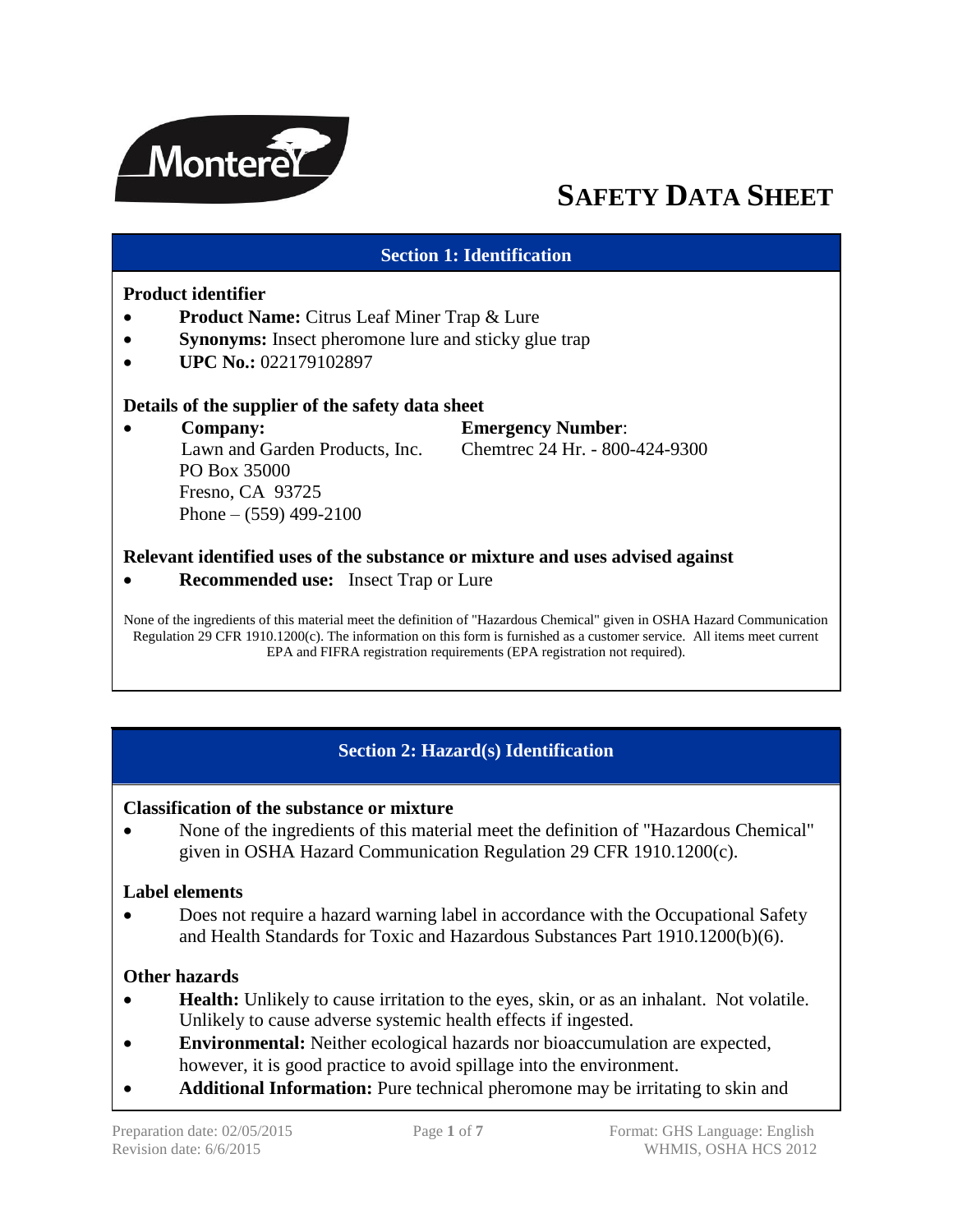eyes. Apply according to good manufacturing and industrial hygiene practices with proper ventilation. Do not drink, eat or smoke while handling. Respect good personal hygiene.

**Section 3: Composition/Information on Ingredients**

#### **Mixtures**

- **Chemical name:** Trade Secret.
- **Common name and synonyms:** Trade Secret.
- **Chemical Abstracts Service (CAS) number:** Trade Secret.
- **Impurities and stabilizing additives:** Trade Secret.

The chemical name and concentration (i.e., exact percentage) of all ingredients which are classified as health hazards and are:

- a) Present above their cut-off/concentration limits: None
- b) Present a health risk below the cut-off/concentration limits: None

The concentration (exact percentages) of each ingredient:

a) A trade secret claim is made.

#### **Chemicals where a trade secret is claimed**

• The specific chemical identity and/or exact percentage (concentration) of composition has been withheld as a trade secret.

> None of the trade secret ingredients are considered hazardous, None of the trade secret ingredients have a PEL established under OSHA regulations, None of the trade secret ingredients have a TLV established under OSHA regulations

# **Section 4: First-Aid Measures**

#### **Description of first aid measures by relevant routes of exposure:**

| <b>SKIN:</b>       | Remove any contaminated clothing. Wash skin with soap or mild detergent and water for<br>at least 15 minutes. Thoroughly wash contaminated clothing or shoes before reuse. |  |  |  |
|--------------------|----------------------------------------------------------------------------------------------------------------------------------------------------------------------------|--|--|--|
| EYE:               | Check for and remove contact lenses. Flush with water for 15 min. Seek medical attention<br>immediately.                                                                   |  |  |  |
| <b>INHALATION:</b> | Remove to fresh air. Give oxygen if breathing is difficult. Get medical attention.                                                                                         |  |  |  |
| <b>INGESTION:</b>  | Administer water and call a physician or poison control center immediately. Do not<br>induce vomiting, unless directed to do so by medical personnel.                      |  |  |  |

## **Most important symptoms and effects, both acute and delayed:**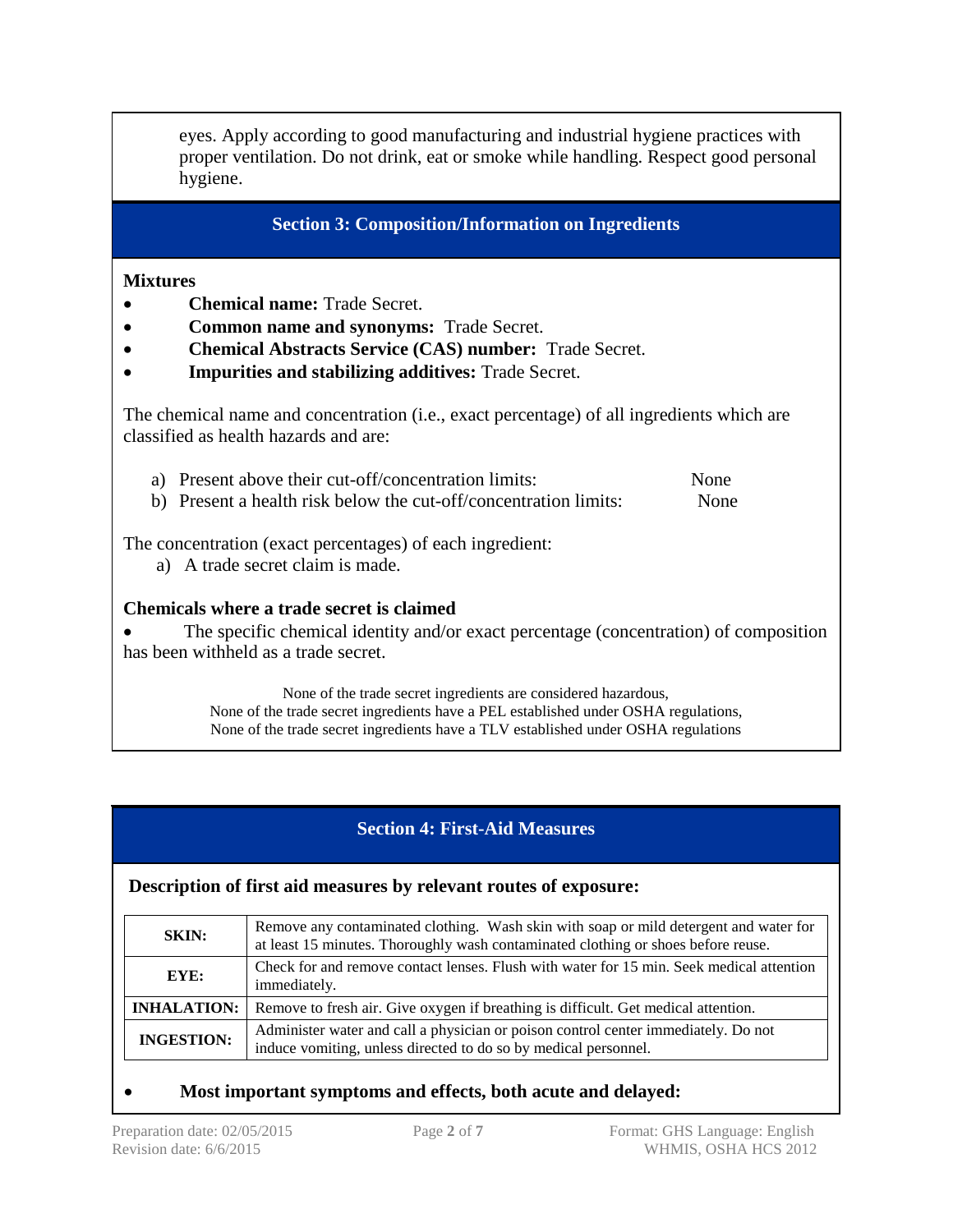Not known, not expected.

 **Indication of any immediate medical attention and special treatment needed:**  Not known, not expected.

# **Section 5: Fire-Fighting Measures**

• **Extinguishing media:**  $CO<sub>2</sub>$ , foam, dry chemical.

# **Advice for firefighters:**

Use standard firefighting procedures.

# **Section 6: Accidental Release Measures**

**Emergency procedures**

**Spill or leak procedures:** Standard absorbents can be used.

## **Personal precautions and protective equipment**

- **Respiratory protection:** For emergencies, or instances where the exposure levels are not known, use a full-face piece positive-pressure, air-supplied respirator.
- **Protective gloves:** Recommended.
- **Eye protection:** Recommended.
- **Other protective equipment:** Impervious protective clothing including boots, gloves.

# **Section 7: Handling and Storage**

## **Handling**

- **Respiratory protection:** Usually not required. For conditions of use where exposure to the substance is apparent and engineering controls are not feasible, consult an industrial hygienist. For emergencies, or instances where the exposure levels are not known, use a full-face piece positive-pressure, air-supplied respirator.
- **Ventilation:** A system of local and/or general exhaust is recommended to keep employee exposure as low as possible.
- **Protective gloves:** Rubber gloves recommended.
- **Eye protection:** Splash-proof safety glasses recommended.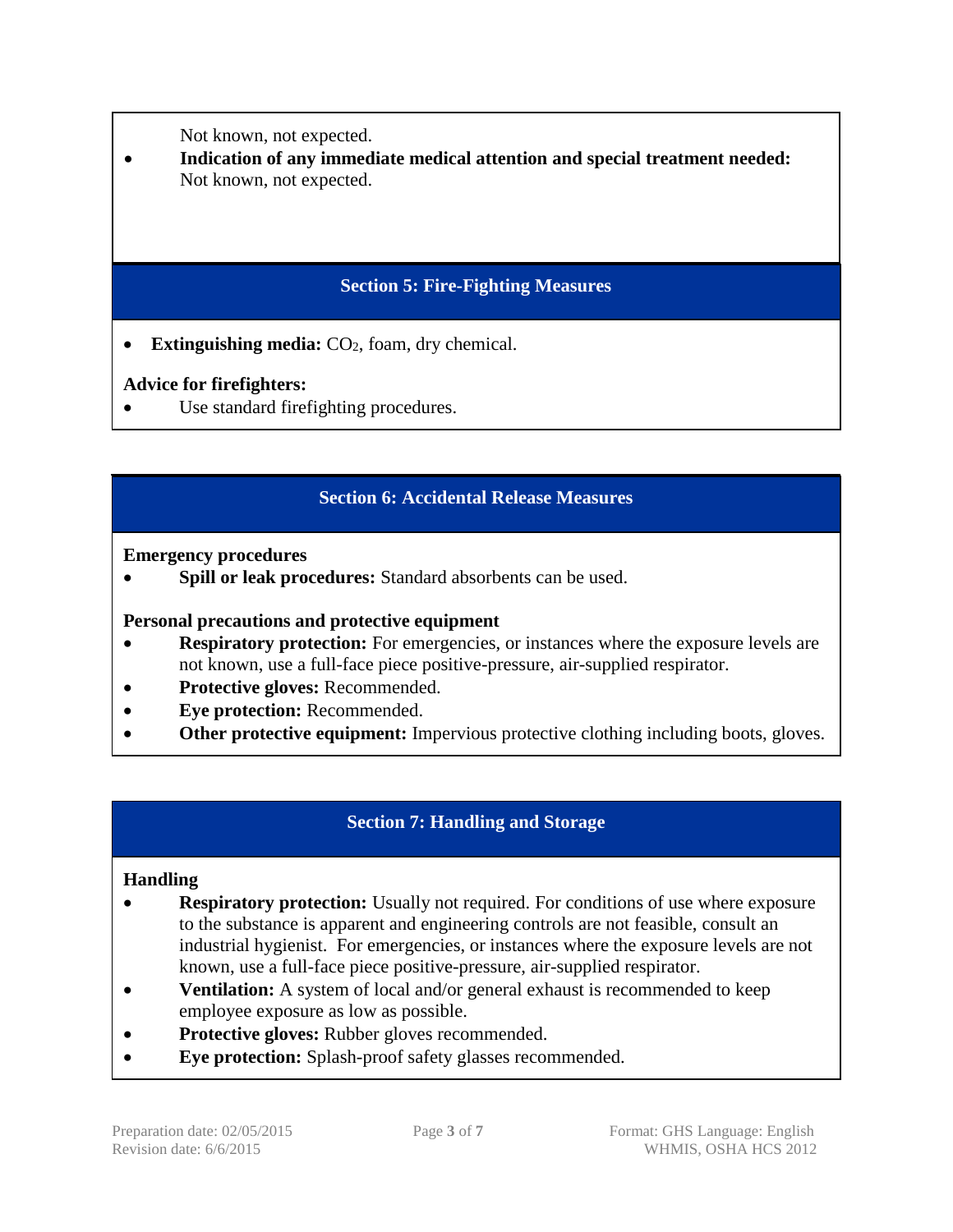**Other protective equipment:** Safety shower, eye wash.

#### **Storage**

• Specific storage requirements: Keep in a tightly closed container, stored in a cool, dry, ventilated area away from any area where the fire hazard may be acute. Protect against freezing, physical damage and excess heat.

## **Section 8: Exposure Controls/Personal Protection**

**Exposure controls:** No further data; see section 7.

**Personal protective equipment:** No further data; see section 7.

## **Section 9: Physical and Chemical Properties**

#### **Material description**

| <b>Material description</b>                               |                                               |                                                       |                             |  |  |
|-----------------------------------------------------------|-----------------------------------------------|-------------------------------------------------------|-----------------------------|--|--|
| <b>Appearance</b>                                         | Colorless liquid absorbed<br>into rubber lure | Odor                                                  | Very mild, oil              |  |  |
| pH                                                        | Not applicable                                | Odor threshold                                        | Not known                   |  |  |
| Vapor pressure                                            | Not found                                     | Vapor density of liquid<br>@ $25^{\circ}$ C           | >1                          |  |  |
| <b>Viscosity</b>                                          | Not known                                     | <b>Relative density of</b><br>liquid @ $25^{\circ}$ C | 0.8800:0.9000               |  |  |
| <b>Freezing point</b>                                     | Not found                                     | <b>Boiling point of liquid</b>                        | $140^{\circ}$ C @ 0.5 mm Hg |  |  |
| <b>Solubility</b>                                         | Insoluble in water                            | <b>Evaporation rate</b>                               | Not known                   |  |  |
| Flash point of<br>liquid                                  | $230^{\circ}F(110^{\circ}C)$                  | Flammability (solid, gas)                             | Flammable                   |  |  |
| <b>Auto-ignition</b><br>temperature                       | Not found                                     | Decomposition<br>temperature                          | Not known                   |  |  |
| <b>Upper/lower</b><br>flammability or<br>explosive limits | Not known                                     | Partition coefficient: n-<br>octanol/water            | Not known                   |  |  |

## **Section 10: Stability and Reactivity**

#### **Reactivity**

• Presents no special reactivity hazard.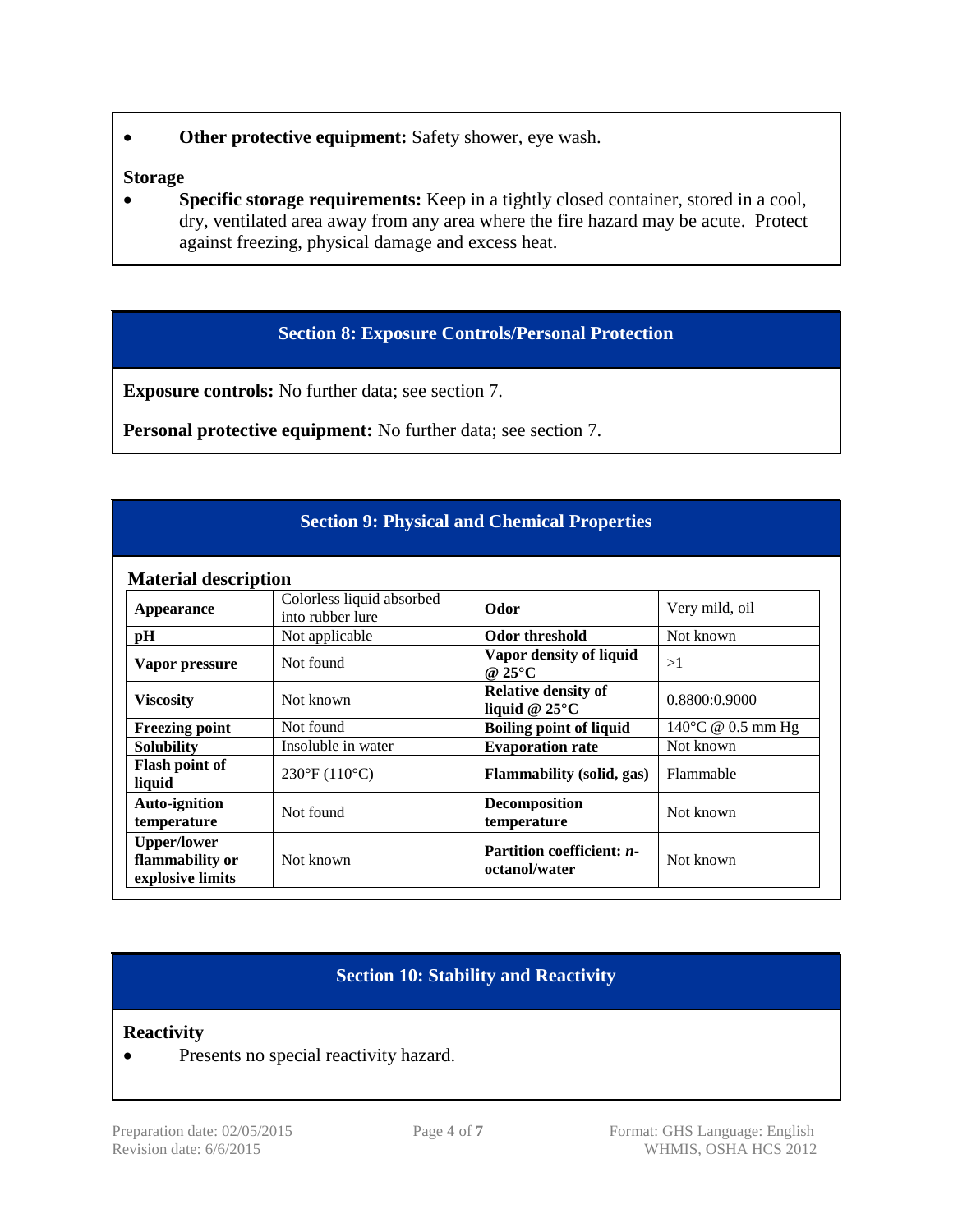# **Chemical stability**

- Stable under ordinary conditions of use and storage.
- No stabilizers needed to maintain chemical stability.
- Should the product change in physical appearance, no safety issues expected.

## **Other**

- **Hazardous polymerization:** None.
- **Conditions to avoid:** Presents no special reactivity hazard.
- **Materials to avoid:** Strong oxidizing agents.
- **Known or anticipated hazardous decomposition products:** None.

# **Section 11: Toxicological Information**

## **Information on likely routes of exposure**

• Primary route(s) of entry: Skin, eyes.

## **Information on toxicological effects**

- **Acute effects:** Full strength may be irritating to skin and eyes.
- **Most important symptoms and effects, both acute and delayed:** Not known, not expected.
- **RTECS numbers:** Not applicable.
- **Irritation data:** Not available.
- **Toxicity data:** Not available.
- **Threshold Limit Value (TLV):** Not established.
- **OSHA Permissible Exposure Limit (PEL):** Not established.
- **Listed as a carcinogen by NTP, IARC, or OSHA?** No.

# **Section 12: Ecological Information**

## **General**

• Prevent contamination of soil, ground- and surface water.

## **Toxicity**

- **Aquatic and/or terrestrial toxicity:** Not available.
- **Persistence and degradability:** Not known.

## **Behavior in environmental systems**

- **Bioaccumulative potential:** Not available.
- **Mobility in soil:** Not known.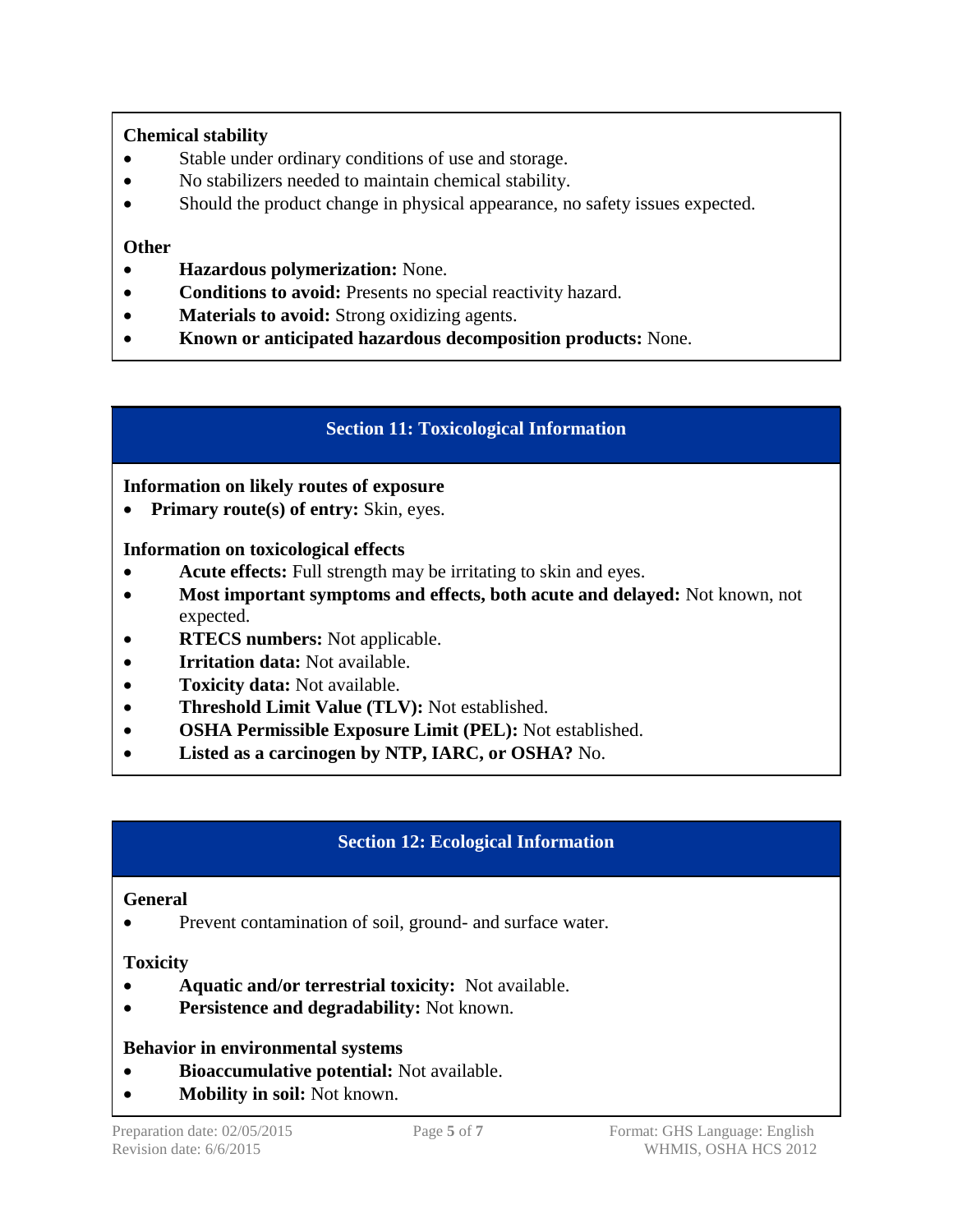## **Additional ecological information:** Not known.

# **Section 13: Disposal Considerations**

#### **Disposal**

 Whatever cannot be used, saved for recovery or recycling should be managed in an appropriate and approved waste disposal facility. Dispose of container and unused contents in accordance with federal, state and local requirements.

## **Section 14: Transport Information**

No restrictions.

# **Section 15: Regulatory Information**

- **European information:** There were no toxicological studies in the published literature to assign risk and safety phrases.
- **Reviews, standards, and regulations:** EPA TSCA Section 8(B) chemical inventory

## **Section 16: Other Information**

#### **DISCLAIMER OF WARRANTIES AND LIMITATION OF LIABILITY**

THE INFORMATION IN THIS MSDS WAS OBTAINED FROM SOURCES WHICH WE BELIEVE ARE RELIABLE. HOWEVER, THE INFORMATION IS PROVIDED WITHOUT ANY WARRANTY, EXPRESS OR IMPLIED REGARDING ITS CORRECTNESS. COMPANY MAKES NO REPRESENTATIONS OR WARRANTIES, EITHER EXPRESS OR IMPLIED, OF MERCHANTABILITY, FITNESS FOR A PARTICULAR PURPOSE OR OF ANY OTHER NATURE WITH RESPECT TO THE INFORMATION OR THE PRODUCT TO WHICH THE INFORMATION REFERS. COMPANY'S SOLE AND EXCLUSIVE LIABILITY WITH RESPECT TO PRODUCTS PROVIDED TO COMPANY'S SATISFACTION TO BE DEFECTIVE OR NONCONFORMING SHALL BE THE REPLACEMENT OF SUCH PRODUCTS WITHOUT CHARGE OR REFUND OF THE PURCHASE PRICE UPON THE RETURN OF SUCH PRODUCTS IN ACCORDANCE WITH COMPANY'S INSTRUCTIONS. THIS REMEDY, IN THE MANNER PROVIDED HEREIN, SHALL CONSTITUTE FULFILLMENT OF ALL LIABILITIES OF